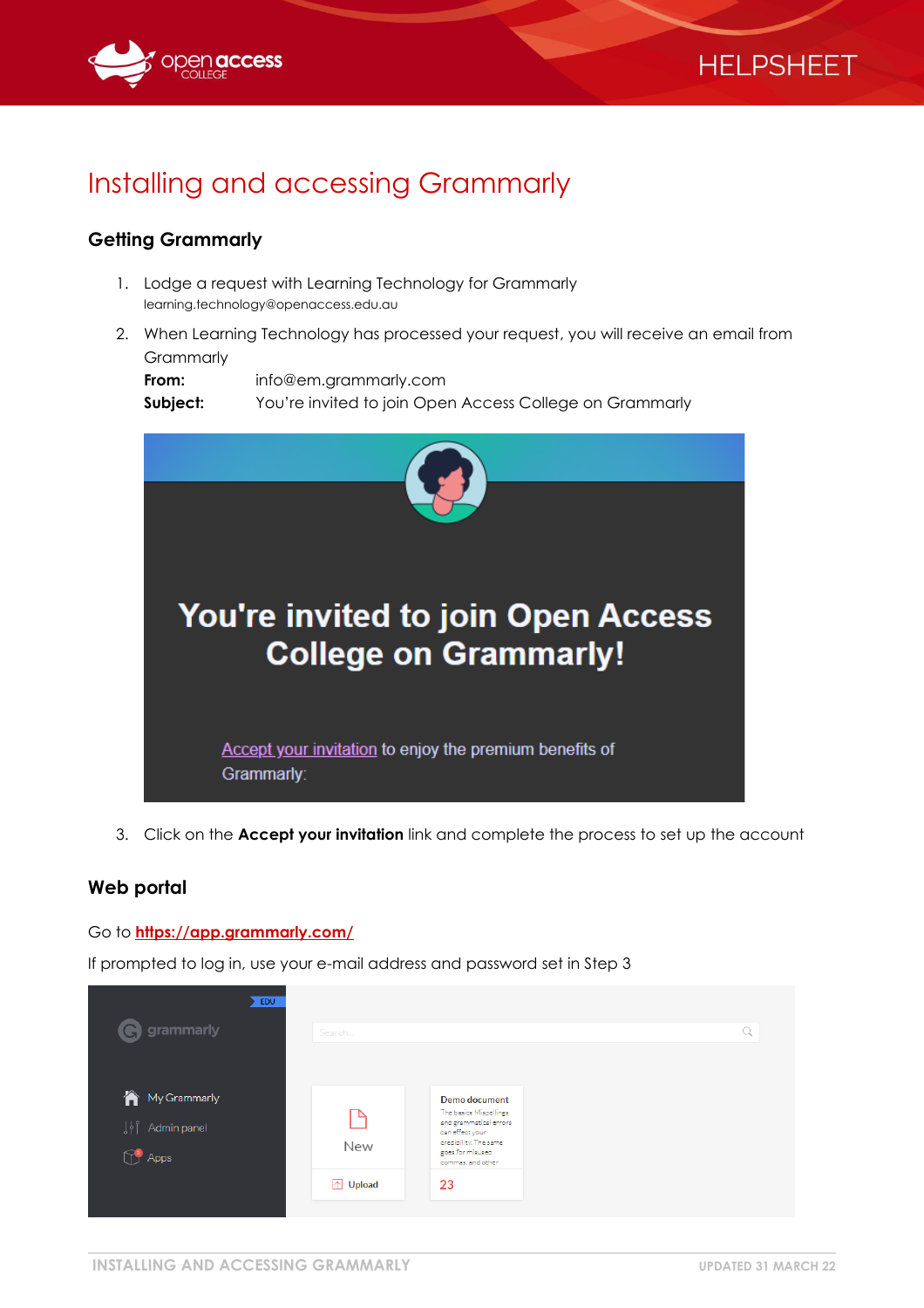

# **HELPSHEET**

# Installing the plugins for Grammarly

**NOTE: These processes enable you to use Grammarly functionality in the different apps you use.**

## **Desktop client for Windows and Mac**

Download and run the Grammarly for Desktop installer <https://www.grammarly.com/service/download/direct>

## **Google Chrome**

Open this link in Google Chrome <https://chrome.google.com/webstore/detail/grammarly-for-chrome/kbfnbcaeplbcioakkpcpgfkobkghlhen?hl=en>

#### Click on the **Add to Chrome** button

|   | Home > Extensions > Grammarly for Chrome                                                                             |                      |
|---|----------------------------------------------------------------------------------------------------------------------|----------------------|
| G | <b>Grammarly for Chrome</b><br>Offered by: grammarly.com<br>★★★★★ 41,638   Productivity   <u>±</u> 10,000,000+ users | <b>Add to Chrome</b> |
|   | <b>Privacy practices</b><br>Overview<br><b>Reviews</b><br>Support<br>Related                                         |                      |

### **Microsoft Edge**

Open this link in Microsoft Edge <https://microsoftedge.microsoft.com/addons/detail/grammarly-for-microsoft-e/cnlefmmeadmemmdciolhbnfeacpdfbkd>

#### Click on the **Get** button